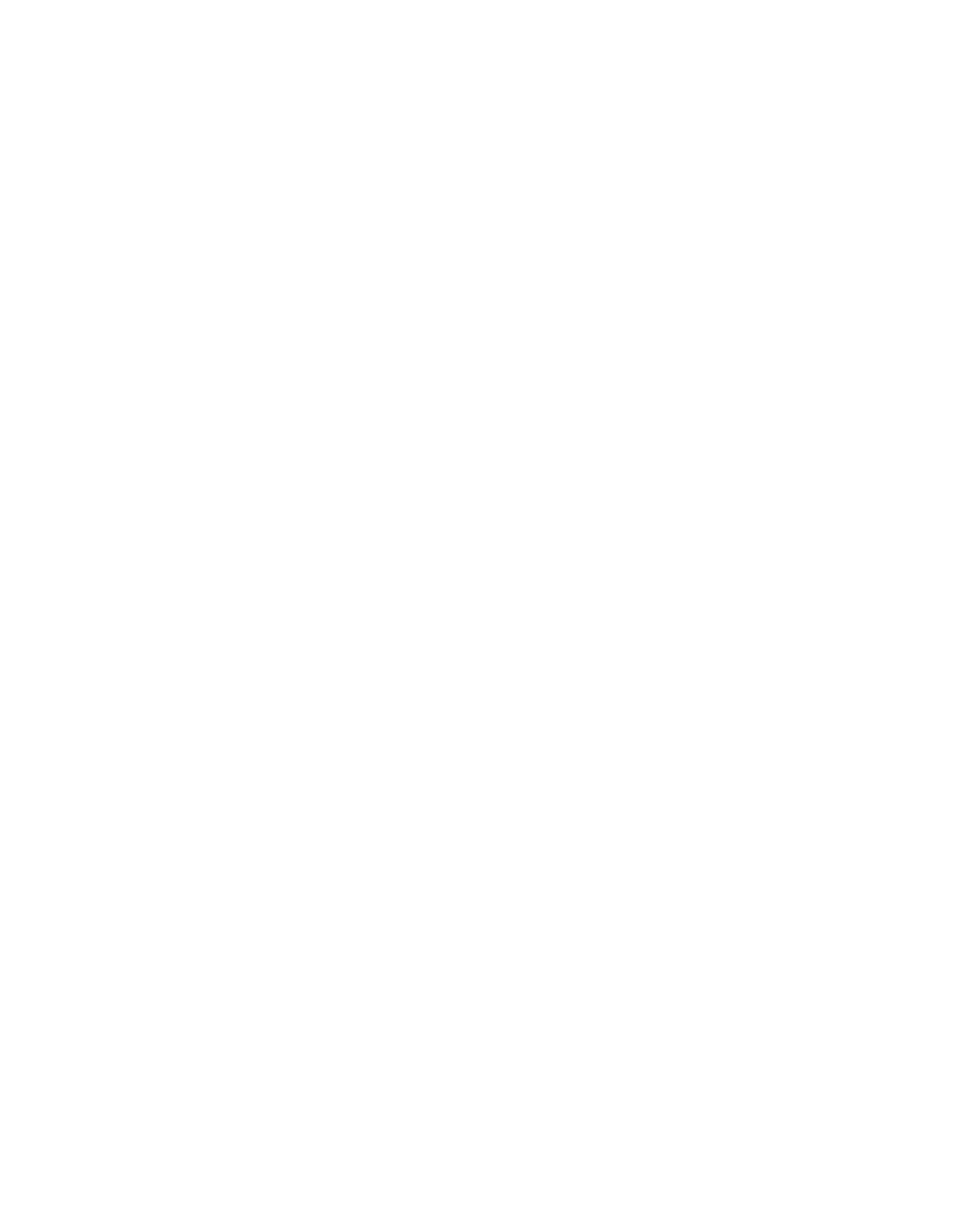#### **Statement by His Excellency Obaid bin Humaid Al-Tayer, Minister of State for Financial Affairs for the United Arab Emirates On Behalf of Bahrain, Egypt, Iraq, Jordan, Kuwait, Lebanon, Maldives, Oman, Qatar, United Arab Emirates, and Yemen International Monetary and Financial Committee April 2021**

#### **I. The Global Economy, the Middle East and North Africa (MENA) Region, and our Constituency**

1. **The global economy** is surprising on the upside owing to synchronized and exceptional fiscal and financial support efforts. Nonetheless, the COVID-19 shock will have persistent effects and will likely result in inequalities between and within countries, with vulnerable populations, including women, youth, and the elderly, being hit harder. We agree with the message in the IMF flagship documents that the policy priority is to accelerate vaccinations and distribute vaccines at fair shares and affordable cost to all countries, then to recalibrate policies according to countryspecific circumstances, and to prepare short and medium-term policies to transform economies toward more sustainable and inclusive growth. Continued flexible fiscal support is needed until a durable recovery is underway, with a focus on reducing inequalities by strengthening social safety nets and improving the effectiveness and efficiency of spending on health and education. Decisive monetary policy actions eased financial conditions and helped contain financial stability risks, although they may also have unintended consequences. As monetary policy normalizes across countries in line with their asymmetric recoveries, there are growing risks of potentially significant spillovers for several emerging market and developing countries (EMDCs). If faced with sharp tightening of global financial conditions or large portfolio outflows, some EMDCs may need to resort to policy tools considered in the Integrated Policy Framework, including intervention in the currency market, as well as macroprudential and capital flow management measures. Now more than ever continued international cooperation is critically needed to overcome the pandemic and strengthen a sustainable recovery.

2. **In the MENA region**, a year after the onset of the pandemic, governments' rapid and comprehensive policy responses helped limit the progression of the virus and mitigated the impact on the most vulnerable. The recovery was stronger than expected in the second half of 2020, although it remains uneven among sectors and between countries. Debt burdens are rising across the region and could limit the scope for policy action in several countries with the required financing from domestic banks risks crowding out private sector investment. Overall, countries in MENA may see growth rates below those of other EMDCs for 2021-22, with variations across countries. In addition to domestic policy efforts, this calls for increased attention by international financial organizations, and the IMF in particular, to the needs of the region, as we will discuss in further detail in the remainder of the statement.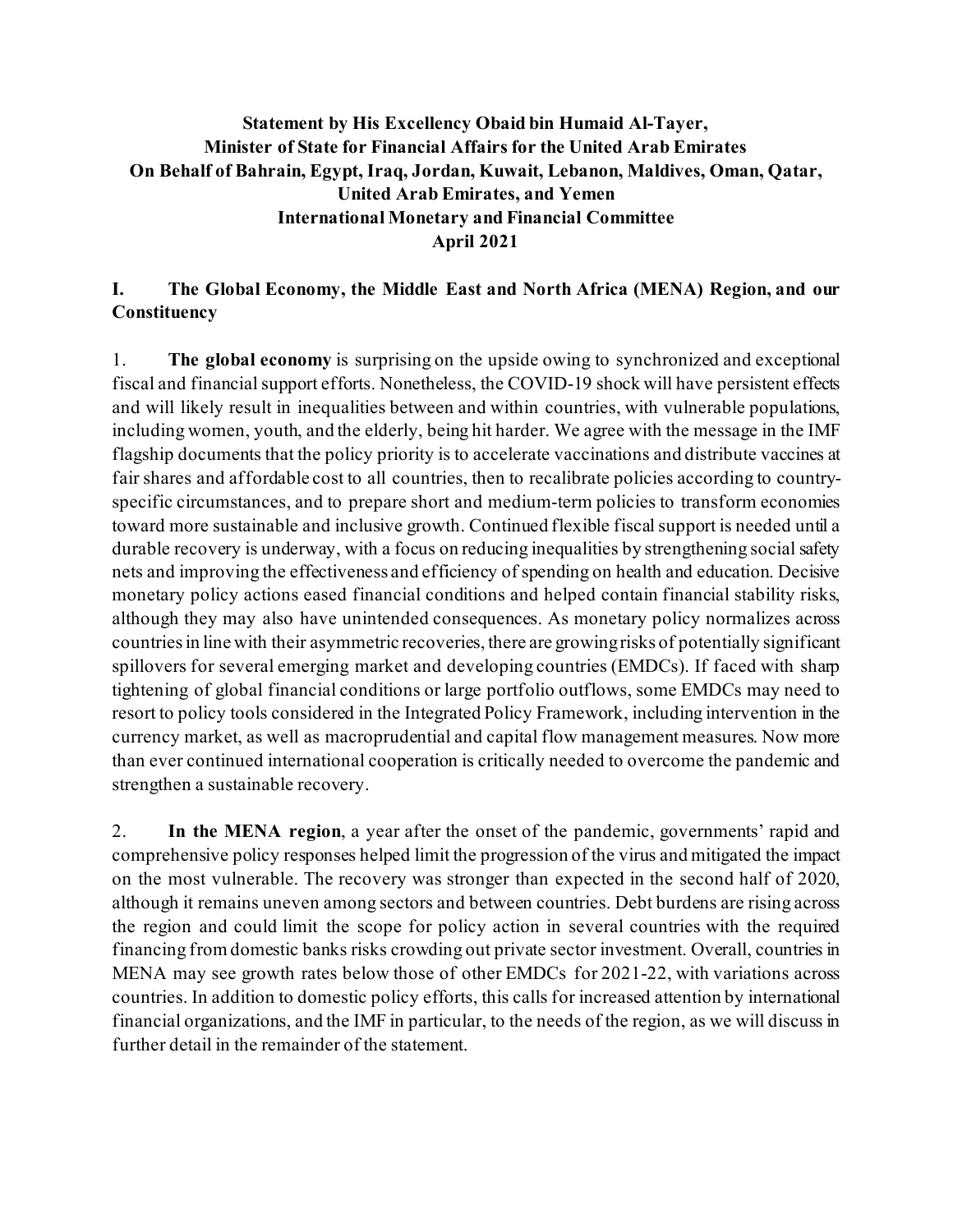3. **Our constituency** includes a diverse group of countries at different stages of vaccine rollout and support to their economies; yet, all are united in their common goal of saving the lives and preserving the livelihoods of their citizens. Policy responses to the COVID-19 shock have been rapid and comprehensive. They comprised supportive fiscal and monetary measures as well as a significant expansion of targeted social programs. The policy responses helped kick-start economic activity in the second half of 2020, although the recovery is still uneven, with dependence on tourism in some of our countries being a drag on activity. Policymakers are carefully balancing the need to save lives and livelihoods, and foster the recovery, with safeguarding debt sustainability and financial stability. To achieve debt sustainability, many countries are already implementing fiscal consolidation plans anchored on a credible medium-term fiscal framework and debt management strategies. To that effect, they are improving revenue mobilization and spending efficiency to create fiscal space. Monetary authorities are also alert to financial stability risks and are carefully monitoring the banking systems' loan performance and corporate leverage. On the upside, banks in many of our member countries entered the crisis in a strong position and did not require as much financial policy response as in other regions.

4. The rebound in oil prices since the last quarter of 2020—reflecting improved global demand and the OPEC+ agreements to extend oil production cuts—is helping the recovery in our oil-producing countries. It will also support fiscal and external accounts and have confidence effects, supporting non-oil GDP.

5. The fragile and conflict-affected countries, as well as small states and countries hosting large refugee populations in our constituency, are hard-hit by the COVID-10 shock and will face daunting challenges, with deepening humanitarian concerns. These countries were able to provide a smaller response to the crisis given financing constraints. In some instances, they had to reduce their nominal expenditures compared to pre-pandemic projections despite large financing needs to achieve their Sustainable Development Goals (SDGs). These countries also face substantial vaccination costs, which will be partly met by regional cooperation initiatives. These include the UAE-based public-private partnership Hope Consortium that is striving to provide vaccine storage and distribution in the region, as well as the Dubai Vaccine Logistics Alliance that is expected to support the delivery of two billion doses of vaccines this year under COVAX.

## **II. Our Expectations for the IMF**

6. We welcome the Managing Director's focused **Global Policy Agenda** (GPA), which lays down a comprehensivepolicy framework to help the most vulnerable countries and people, restore confidence, and build up economic resilience. We underscore the need for IMF work to focus on the following areas:

7. **Debt**. The IMF must continue the speed and force of its exceptional response to help members during the pandemic by upscaling its efforts to address rising debt vulnerabilities. Debt service relief through the G-20 Debt Service Suspension Initiative (DSSI) provided eligible low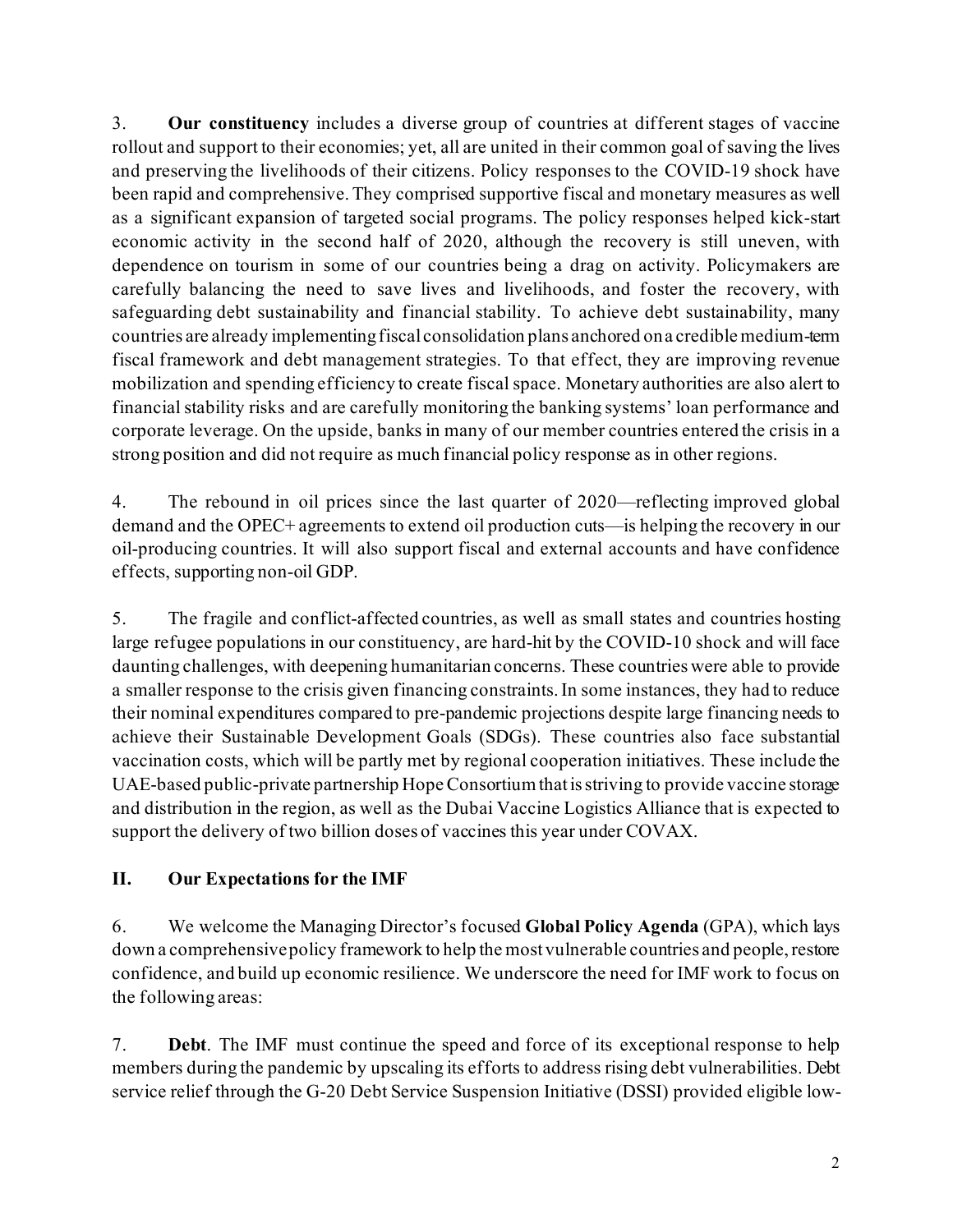income countries members with helpful support as it redirected funds from debt repayments to immediate response to the health and socio-economic crisis. We support the IMF's role in the implementation of the G20 Common Framework and urge private sector participation to ensure its success. We support the IMF's work on the debt agenda by continuing to implement the multipronged approach, including by supporting greater debt transparency and further developing the dialogue on debt restructuring. We support additional work to improve the international debt architecture, as well as more transparency by creditors, bond tenants, and their policies, particularly on inter-company loans in private external debt.

8. **Middle-income countries (MICs)**. We see a strong case for a larger role for the IMF in MICs to help address their immediate and long-standing challenges. We support the creation of a new trust Fund for MICs dedicated to addressing macro-critical issues related to economic resilience and sustainability, including debt sustainability. As most MICs do not have access to swap lines or regional financing arrangements, we see an important role for the IMF, with rapid and flexible responses, to provide financial support where and when needed. The envisaged SDR allocation and a program to voluntarily reallocate SDRs from countries with a surplus to those in need would also be most helpful.

9. **Sustainability**. The GPA rightly refers to transformative policies. These should focus on preventing many member countries from retreating from hard-won progress towards the SDGs by creating jobs, promoting more equality, financial inclusion, the digitalization of the economy, and a greener economy, consistent with the goal of carbon neutrality in 2050. Work on climate change falls within the broader objective of supporting member countries in their goal towards meeting their development challenges and achieving the SDGs and must fall within the principles of the Paris agreement. In this context, we support the IMF's plan to lead the policy dialogue on the macro-financial impact of non-core emerging areas.

10. **SDR allocation**. We welcome staff's work on a general SDR allocation. Given the stark impact of the crisis in terms of setbacks and permanent scarring, we support a very substantial SDR allocation. We encourage staff to consider innovative solutions to improve the distribution of the allocation.

11. **Surveillance**. As countries focus on the recovery from the pandemic, resumption of surveillance activity will be crucial to navigate a safe exit from the crisis in a drastically changed world. We look forward to the Comprehensive Surveillance Review in Spring 2021, in particular; proposals to strengthen systemic financial risk analysis and macroprudential policy advice in Article IV consultations. We also look forward to the completion of the review of the Financial Sector Assessment Program with the World Bank and the review of the Data Standards Initiatives which will further promote data transparency.

12. **Fragile and conflict-affected states (FCS)**. Fragile and conflict-affected countries, small states, as well as countries hosting large refugee populations and dealing with large internally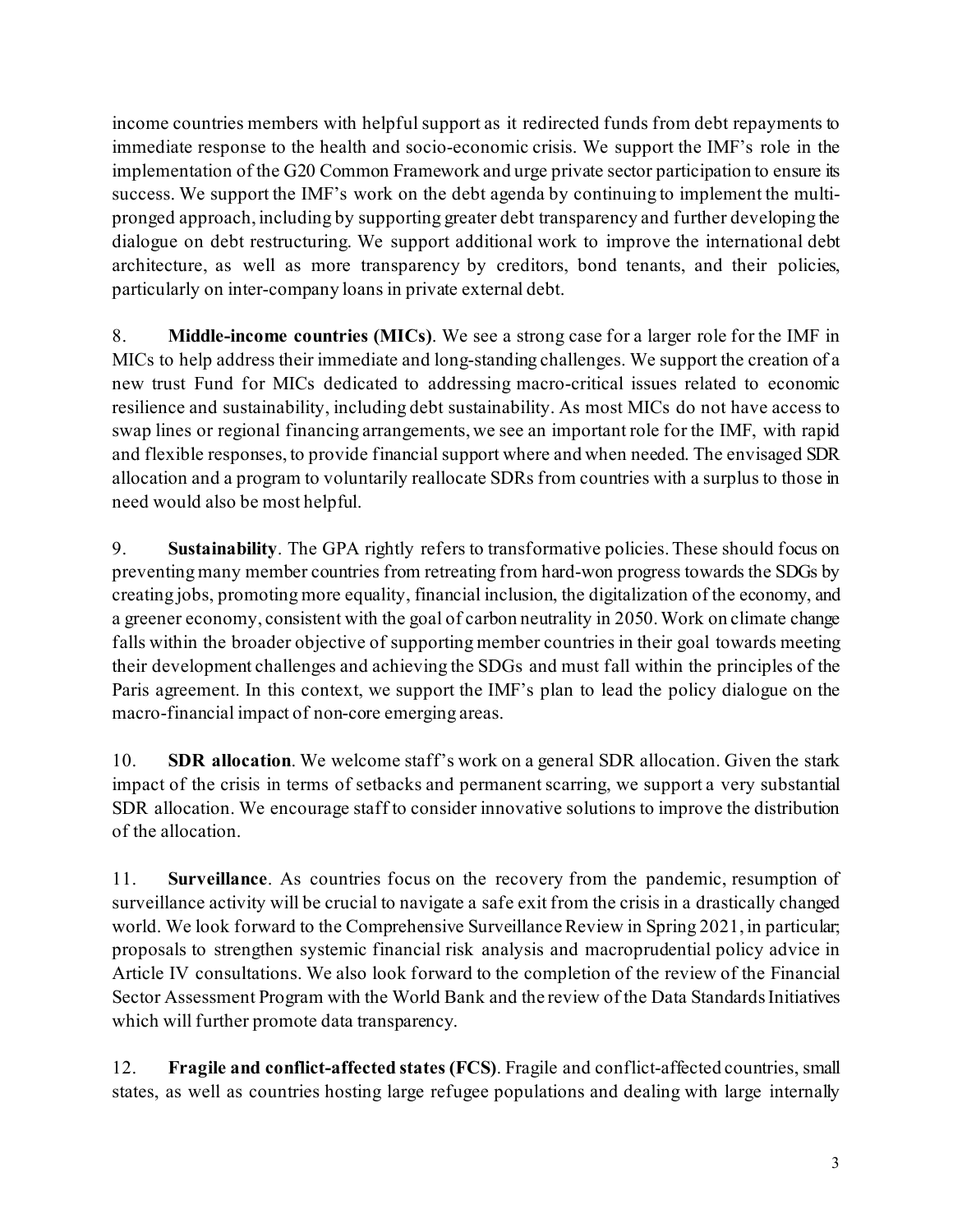displaced populations, some of which in our constituency, deserve special consideration. Humanitarian support, debt relief, and concessional finance are all too important for these countries. We look to the IMF and the international community to provide substantial support to this group—including through tailored IMF policy advice, capacity development, and additional financing, as well as through debt service relief, if needed, and through catalyzing other support. The IMF's financial support to many of these countries remains constrained, and we encourage management to evaluate different options to provide them with much-needed assistance, including setting up a donor-funded trust fund or designated lending instruments.

13. **Quota reform**. We are committed to a strong, quota-based, and adequately resourced IMF at the center of the global financial safety net. The  $16<sup>th</sup>$  General Quota Review provides an opportunity to ensure the primary role of quotas in IMF resources, to reduce reliance on borrowed resources, and to assess the adequacy of quotas to meet potential resource demands during the second half of this decade. We support a substantial increase in quota resources. The principles underpinning the 2008 quota reform remain valid and should continue to underpin the quota formula review in the context of the  $16<sup>th</sup>$  Review.

14. **IMF budget.** We are concerned that the institution's administrative budget has been unchanged in real terms for the tenth consecutive year, despite a still-unfolding and extraordinary crisis. Pressures on the IMF resources and on staff are rising as the need for deeper engagement in traditional areas and in new emerging ones are crucial to help the recovery and ensure sustainability. The IMF cannot continue to operate with a flat budget in the middle of a global crisis and pandemic. We support an increase in the budget envelope to allow the institution to respond to the needs of the membership, including capacity development, in a satisfactory and timely manner.

15. **Diversity and inclusion**. We are deeply concerned about the long-standing lack of progress in regional diversity and inclusion, particularly for Arab countries. We call for accelerated efforts to strengthen the recruitment and enhance the career progression and promotion of staff from under-represented regions, notably MENA, as well as for accountability of department heads in this regard.

## **III. The Way Forward: The Post COVID-19 Era**

16. Looking beyond just the recovery, the post-COVID-19 era requires carefully redefined policy priorities, including:

17. **First,** new models of governance that redefine the role of governments, where policymakers, in partnership with the private sector, are able to overcome the challenge of balancing the need to rebuild buffers with the long-term development needs.